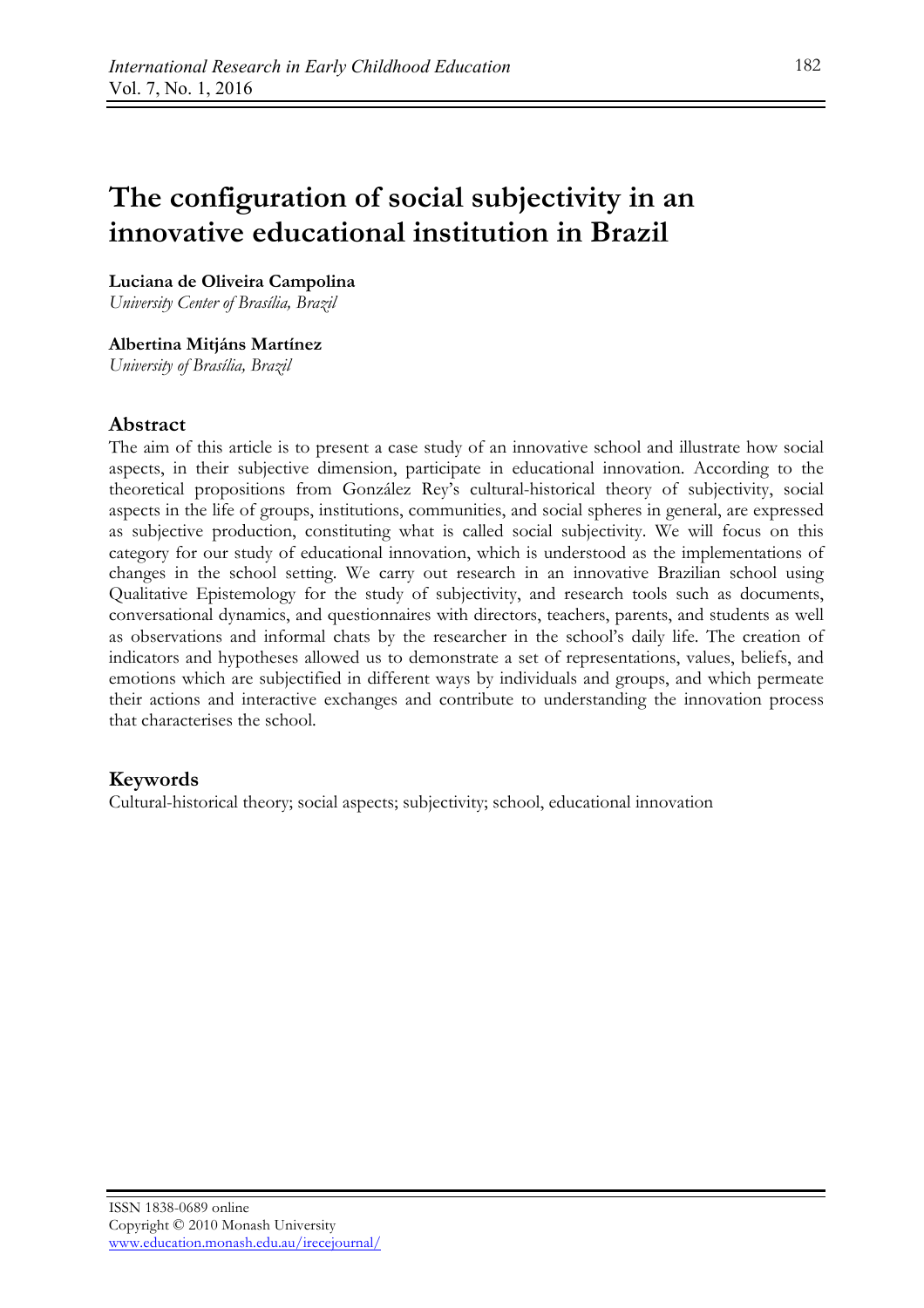The central topic of this article is the social dimension in cultural-historical psychology using González Rey's cultural-historical theory of subjectivity. Since subjectivity has been a concept illdefined in psychology, we hope to: 1) discuss a case study in a school, and 2) exemplify the heuristic value of the concept of social subjectivity proposed in González Rey's cultural-historical theory of subjectivity to understand the processes involved in innovation.

The recognition that both history and culture participate in the constitutive processes of human beings became a theoretical issue in Soviet psychology at the beginning of the  $20<sup>th</sup>$  century, particularly in the works of Vygotsky, Rubinstein, Luria, and Leontiev. From this perspective, the cultural history of the constitution of humans is explained by the fact that humans are immersed in cultural systems; their development is qualitatively different from other animals, breaking with the idea that psychic development was exclusively subordinated to our biological condition (Vigotsky, 2000).

From this standpoint, the Cuban psychologist, Fernando González Rey has developed epistemological and theoretical concepts that integrate a new quality exclusive to human processes, in which the symbolic processes integrate with the emotional processes, thus forming units of a new order: subjectivity. This conception alters the idea that the human psyche is a reflex of the environment. Here, the human psyche is understood as a system that generates realities in which it develops and shapes itself. As González Rey (2012) emphasises, the symbolic and emotional nature of individual and social processes in cultural conditions means a new moment in the functioning of the human psyche.

A cultural-historical theoretical perspective of the theory of subjectivity by González Rey (1997, 1999a, 1999b, 2004, 2005a, 2005b, 2007, 2010, 2012, 2013, 2015) attempts to generate intelligibility about the multiple life expressions of humans by focusing on subjective production, legitimising the differences and the singularity among individuals and social scenarios. It is worth mentioning that González Rey has acknowledged that the term subjectivity has already appeared in the field of psychology with other theoretical representations associated principally with a mentalist and individualistic conception. For González Rey, the topic of subjectivity aroused suspicion of idealism, which impeded furthering the legacy of Vygotsky and Rubinstein (González Rey, 2013). González Rey (2015) affirms:

Vygotsky and Rubinstein, in their more creative moments, advanced the definition of a new type of psychological concept understood not as intra-psychic entities or energies but as systems in process with the continuous interweaving between consciousness and human action (p. 7).

In the historical movement, innovations of modernity and modern science in the  $20<sup>th</sup>$  century brought about an epistemological reflection that recognised science as a human production. This highlighted, among other important topics, subjectivity as a topic for the social sciences. Such advances on the topic have implied epistemological reflections on the principles that guided its understanding and research.

As González Rey (2015) suggests, "from my point of view, this proposal cannot work without developing new concepts that allow for the advancement of the dialectical relationship between social and the individual subjects" (p. 8). In the science of psychology, social aspects, understood as the environment in which the individual develops, were not differentiated from their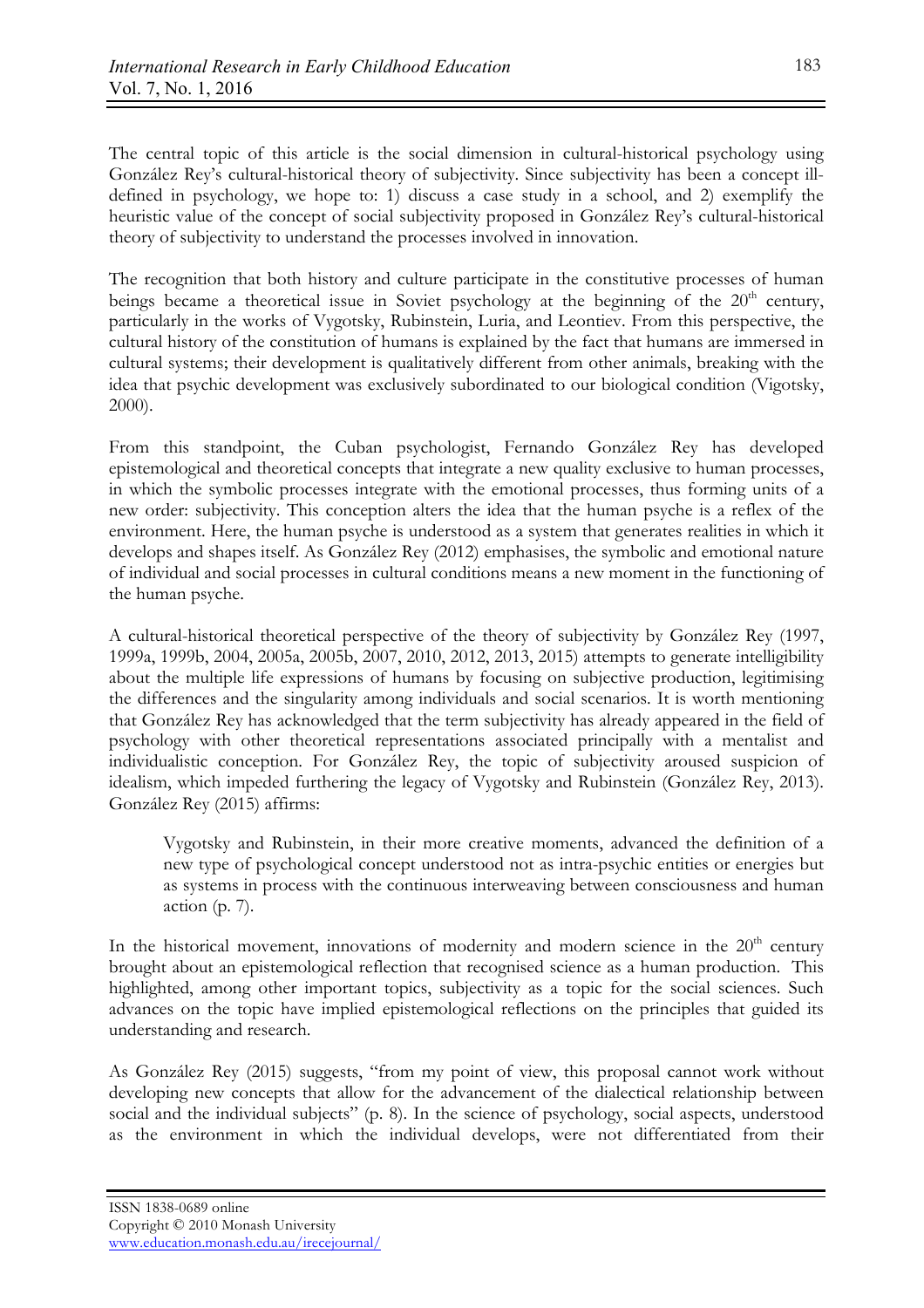constitutive dimension. Furthermore, cultural symbolic processes have not been studied in human processes, converting them into objects for other sciences. These ideas led to theoretical representations that based themselves on the applicability of descriptive forms for dealing with culture without coherently expressing the relations, processes, and mutual involvement of social and individual categories.

# **Subjectivity, social subjectivity and subjective configurations**

From a theoretical point of view, subjectivity is a macroconcept of the cultural-historical theory of subjectivity, revealing itself in an ontological space of exclusively human phenomena. It is the central category that defines the theory and its conceptual divisions. Subjectivity, as defined by González Rey is totally different to the subjectivity that reflects an essentialist quality, of the private nature of the individual. In this theory, subjectivity is the symbolic and emotional production of a lived experience which characterises both individual and social human processes (González Rey, 2013). Subjectivity is at the same time production and organisation. It is defined by the complex ways in which the psychological processes organise themselves and work in individuals who are culturally and historically constituted, and in the social spaces of their practices and ways of life (González Rey, 2005b).

Subjectivity is a system that is configured by a chain of senses and meanings related to the individual and the social field, reciprocally constituting social subjectivity and individual subjectivity. It represents a new type of ontological definition of the human psyche, as a complex system that goes beyond the psyche functions as a system of individual adaptation. From an epistemological perspective, subjectivity does not claim to be a complete representation of human reality. It does, however, produce intelligibility in terms of individual and social reality. The concept of subjectivity therefore explains why subjectivity is not a copy of the reality but appears to be a system in which experiences are organised.

Considering the concepts of the theory, social subjectivity can be understood as emotional and symbolic production that constitutes a new systemic condition of social organisation in which all human practices are organised. Individual subjectivity then becomes a production that is configured at the personal level as the expression of the individual singular experience (González Rey, 2007).

In turn, subjective sense is a central category of González Rey's theoretical work that is inspired by Vygotsky's category of sense. This category moves away from the immediate sense-word relationship proposed by Vygotsky and emphasises the relationship between symbolic and emotional processes. It is defined by the inseparable unity of symbolic and emotional processes in the course of the experience where the emergence of these processes evokes the other without becoming its cause. As the subjective sense takes many forms, and it is an inseparable relationship between subjective sense and subjectivity as a system, the configuration results from the process that integrates complex emotional wholes related to social and cultural life (González Rey, 1999b, 2011).

The integration of both individual and social subjectivity allows us to understand that the social and historical experience of individuals and groups is expressed in the psychic organisation of a person. This makes it possible to explain how the actions of individuals have a concrete impact and promote new processes of transformation in their ways of life and social organisation. In this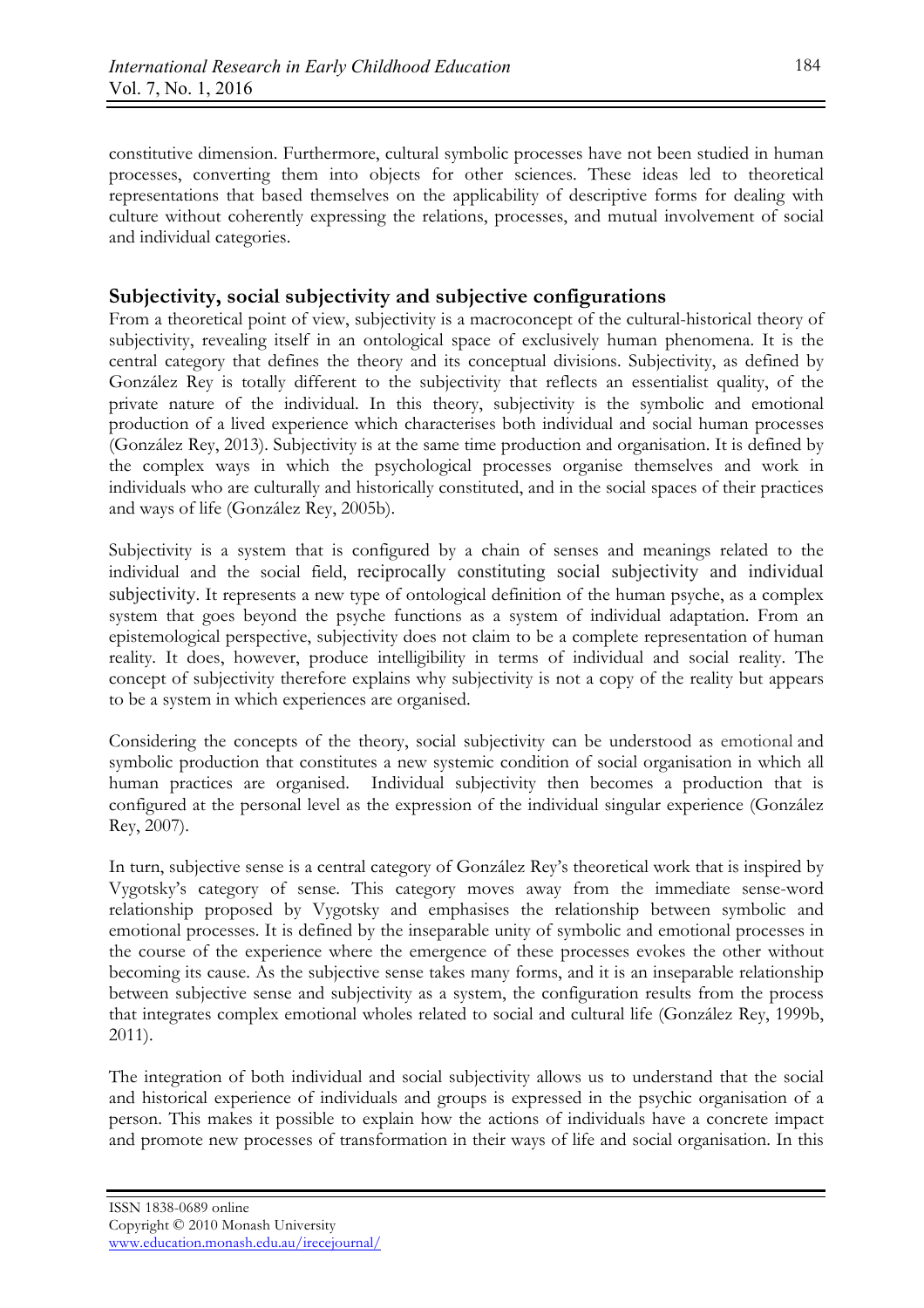way, it is possible to understand the inseparable character of individual and social subjectivity, demonstrating that individual subjectivity acts as an essential element of social subjectivity, just as individual subjectivity is at the same time made up of different social and historical processes of subjectification.

As a system in process, subjectivity has a generative character: it develops, reveals changes, and involves singular experiences of individuals, groups, institutions, and societies. We conceive social subjectivity and individual subjectivity as systems that include contradictions, ambiguities, and reciprocal tension.

The recognition that subjectivity is expressed both socially and individually is what allows us to see the relationship between social and individual subjectivity in a new light. As González Rey suggests (2005b), social process are no longer seen as external to individuals or as mere factors of influence. They have become part of a complex system, "social subjectivity of which the individual is constituted by it but is also a constituent" (p. 202).

In these terms, understanding social subjectivity allows us to go further than a generic and vague definition of society, which does not limit itself only to context (González Rey, 2012). Therefore, social aspects are not supraindividual, existing outside individuals (González Rey, 2008): it becomes linked to other symbolic systems and realities that are shaped by different processes of institutionalisation and actions of the subjects.

The principle of social subjectivity is that this is the way that the subjective senses and subjective configurations from different social spaces are integrated, forming a real system that can characterise the different social spaces, for instance, institutions, social organisations, and groups, among which we can highlight educational institutions, the family, the church, and companies.

The social subjective dimension characterises the systems of social relationships and is expressed by the subjective senses and configurations that make up the relationships of people who act and share a social and cultural space. Hence,

social subjectivity is the network of social subjective configurations within which the different social practices, activities, and institutional rules acquire subjective senses for those involved in the processes within social institutions and informal social organizations. Social relationships are, in turn, simultaneously organized within these subjective social configurations through different and often contradictory subjective senses (González Rey, 2015, p. 12).

Social subjectivity permeates all social spaces and scenarios and is configured subjectively in a unique and singular way in every social moment, as happens with individuals. These singular subjective configurations integrate the current and historical moment of the context in a unique, unrepeatable, and temporary subjective production (González Rey, 2013). The school scenario is considered one of the most important social scenarios in which we can understand social subjectivity, and analyse its role in education and human processes. This social space can be investigated by considering a school's social climate, its beliefs, values, and representations of the society of which it is a part. Thus, the school setting is no longer seen as a universal and standard space, but a scenario where the relationships between people and groups, and the processes related to creativity and innovation can be studied.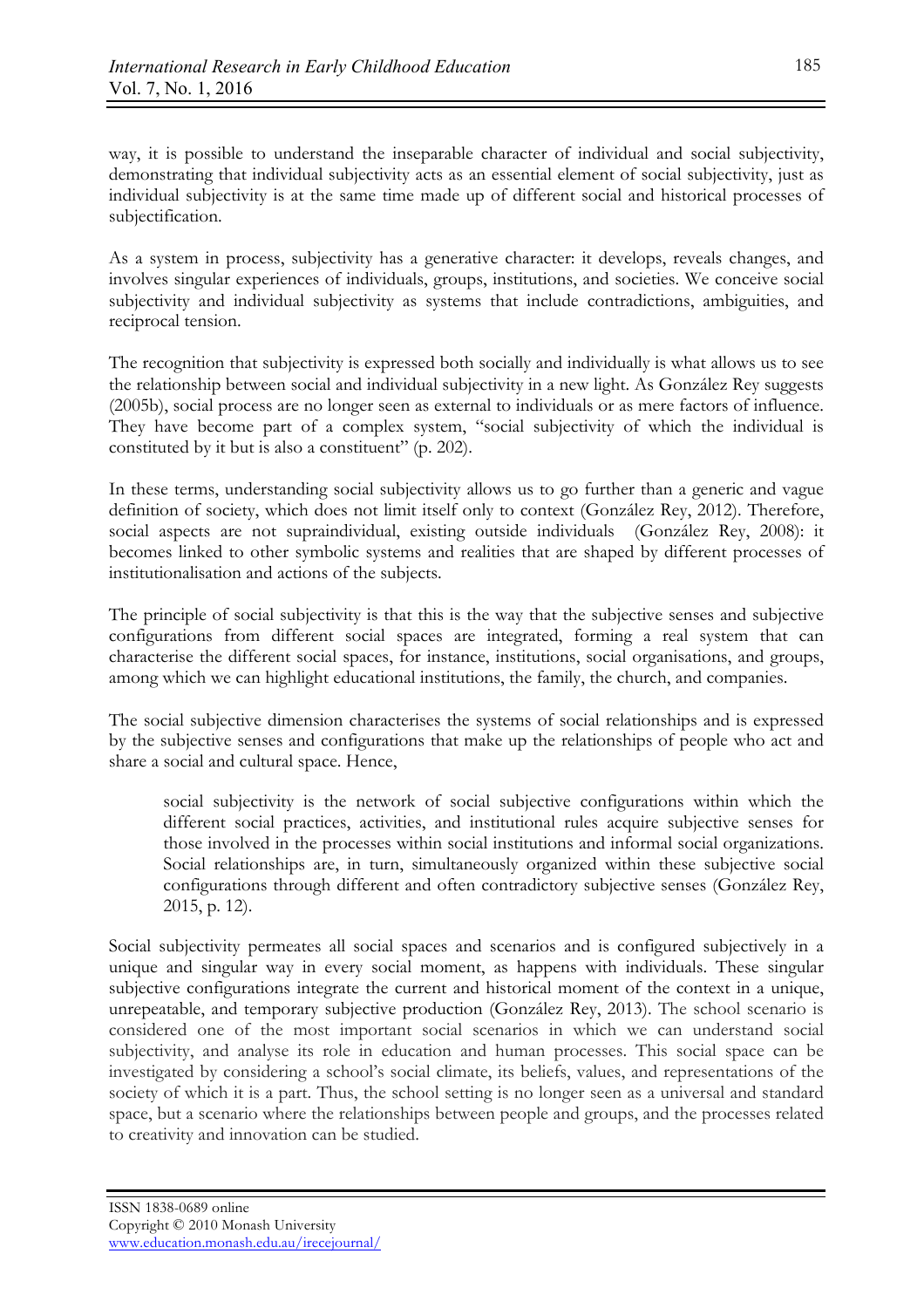# **The school as a scenario of research on social subjectivity and a space for creation and innovation**

According to scientific literature, many theories have criticised the institution of schools, particularly the Sociology of Education, which focused mostly on the reproduction dimension of schooling. Scholars such as Illich (1973), Baudelot and Establet (1987), and Bourdieu and Passeron (2008) highlighted the reproduction function of the formal schooling process, demonstrating the interdependence of the educational processes on symbolic elements and on the socioeconomic order. However, the institution of school is not the direct reflection of social and cultural elements such as ideologies, values, behaviour patterns, and rituals. Schools are concrete spaces of subjective relationships and a creation of both individuals and groups. They reveal conflicts, tensions, breakdowns, and contradictions. By being a particular reality, their institutional norms and actions make them extremely complex social spaces (Boto, 2003; Lima, 2003). In the social subjectivity of an institution (González Rey, 2005b) aspects of social subjectivity of the largest social spaces emerge and are expressed in different ways, as well as the singular subjective processes generated by individuals who participate in this social space.

Currently, schools are being asked to transform, to generate alternatives and provide new experiences and pedagogical practices due to the accelerated production of knowledge and new technologies (Campolina & Mitjáns Martínez, 2011). However, schools still appear to be a social field that does not favour creativity or innovation (Mitjáns Martínez, 1999, 2002).

Nevertheless, it is necessary to acknowledge that there are experiences of educational innovation in schools. Important researchers in the field of innovation, such as Carbonell (2002), La Torre (1998), Rivas Navarro (2000), and Thurler (2001) define educational innovations as a process that involves intervention, decisions, and actions with a certain degree of intention and systematisation oriented towards a change in attitudes, ideas, culture, models, and pedagogical practices. These authors also acknowledge that innovative transformations are not limited to technical features and emphasise that the promoted changes are demonstrated as a process that involves and distinguishes the social actors in their school practices.

Taking into account that educational innovation involves school actors, the multiple ways of expressing social life, and contemplating important aspects such as the cultural and ideological conditions of the social system in which innovative actions emerge, we believe that the contributions of González Rey's cultural-historical theory of subjectivity allows us to understand the process of innovation by studying the production of subjectivities in the school.

Hence, the empirical study presented here studies the connection of different aspects, some of which already appear in the literature. Even so, these aspects have been studied little in terms of their diverse and multiple connections, which to us, seem essential to understand innovation from a complex perspective (Campolina & Mitjáns Martínez, 2011). Thus, we hope to go beyond a fragmented perspective of innovation processes to understand how they are generated and how the subjective configuration of the school scenario is expressed in these processes.

Innovation is characterised as a process that is established within in the daily life of institutions and is produced by social and individual cases. On this understanding, in the process of innovation, representations, values, beliefs, and emotion are subjectified in different ways and they permeate the actions and interactions of the school actors. They involve dialogical processes and relations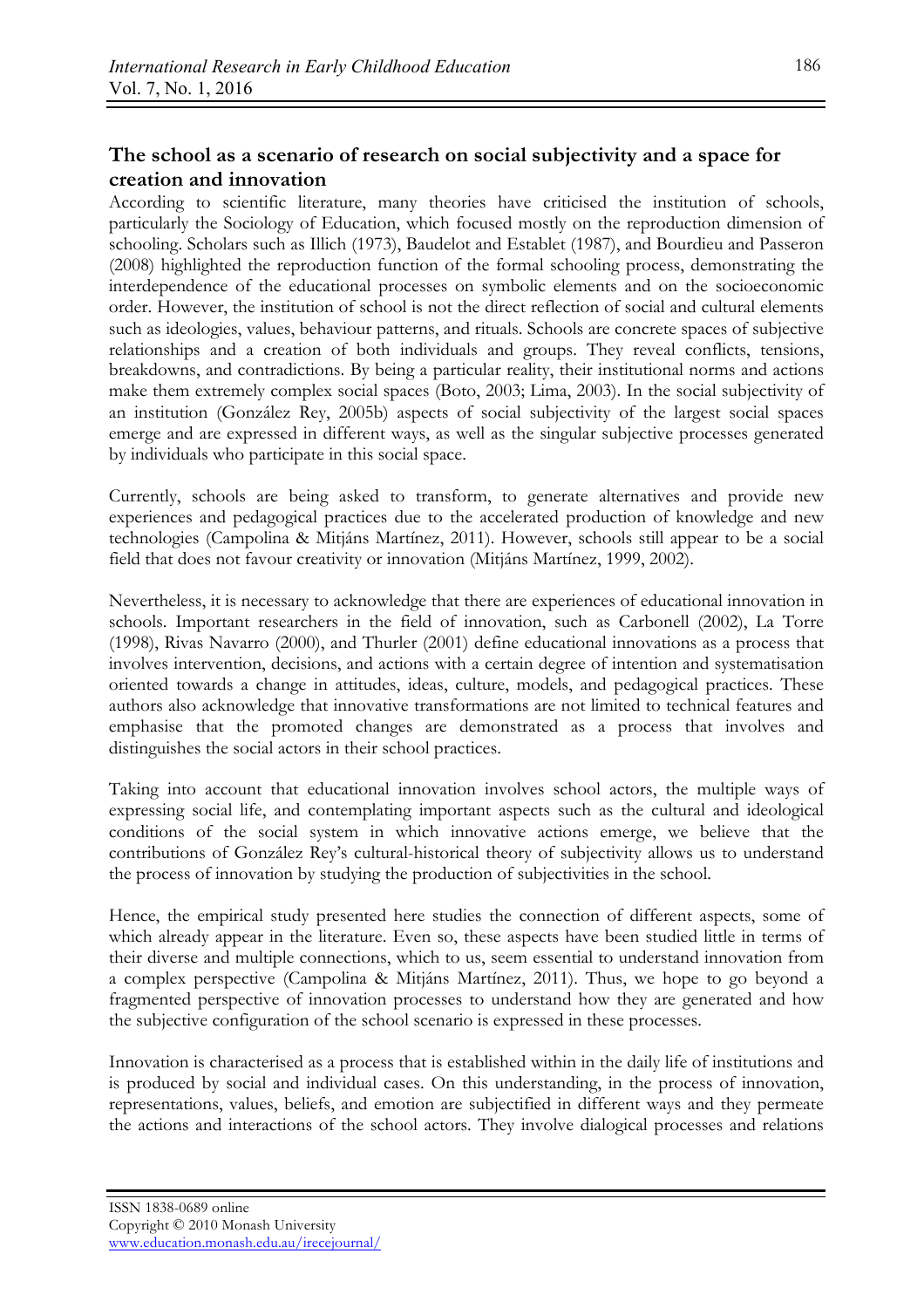that are configured in subjective processes of individuals and institutional groups that participate in innovative actions.

# **Method**

### *Qualitative Epistemology and an empirical research case study*

Qualitative Epistemology (González Rey, 1997, 1999a, 2005a) represents epistemological production and systematisation with important methodological considerations that allows us to research subjectivity in its ontological nature. It can be understood as an alternative epistemology, different to the hegemonic perspective oriented in great part towards empiricism and the epistemological principles of the natural sciences. In the field of the human sciences, for psychology and education, Qualitative Epistemology emerges to fulfil the needs of qualitative research that studies subjectivity.

As a first principle, it defends the constructive-interpretive nature of knowledge. This is seen as a form of production in which the theory and method coexist and recursively interact. (González Rey, 2005a). Empirical research represents the confrontation of the theory, which looks to generate new ideas and theoretical representations instead of attempting to corroborate *a priori* ideas. Hence, the theoretical model (González Rey, 2014) is built on the linking of empirical research, which means a production that seeks an intelligible understanding of a research problem.

The second principle is the dialogical nature of the research for the production of knowledge. The relationship between the researcher and participants are essential for the expression of subjectivity that is studied. The recognition of this dialogical nature rejects the idea of research as solely an instrumental act of the implementation of tools and reinforces the idea that research is not an isolated action of the researcher. Thus, this principle includes the dialogical character of interactions and the relationship between researcher and participants, which actively builds an expression and communication field that allow and encourage participants to express themselves in a singular way in the process, encouraging conversations and reflections. Moreover, the researcher monitors the process with initiative and creativity, mobilises resources that facilitate the expression of participants, and produces ideas and theoretical representations that result in the theoretical model of the research (González Rey, 2005a).

Singularity as a way to theoretical production is the third epistemological principle, which is one of the most innovative aspects of the theory and in opposition to the belief that empirical generalisations are more valid forms of knowledge of concrete reality. The production of theoretical models using singularity—related to individuals, groups or institution—has a special significance to generate zones of intelligibility on what is studied, which is an essential factor in the legitimisation of the knowledge that is produced.

In this article, we will demonstrate the principles of Qualitative Epistemology in the case study of an innovative educational institution in Brazil (Campolina, 2012). In general, what makes this case ideal for studying subjectivity and innovation is that innovative schools are not very common in Brazil or in many other countries, for that matter. Moreover, by taking into account the relevance of singularity as an essential part of the development of theoretical models on how social factors partake in innovation, our research is not oriented towards the corroboration of patterns or regularities. Rather it seeks to understand the multiple and singular configurations in diverse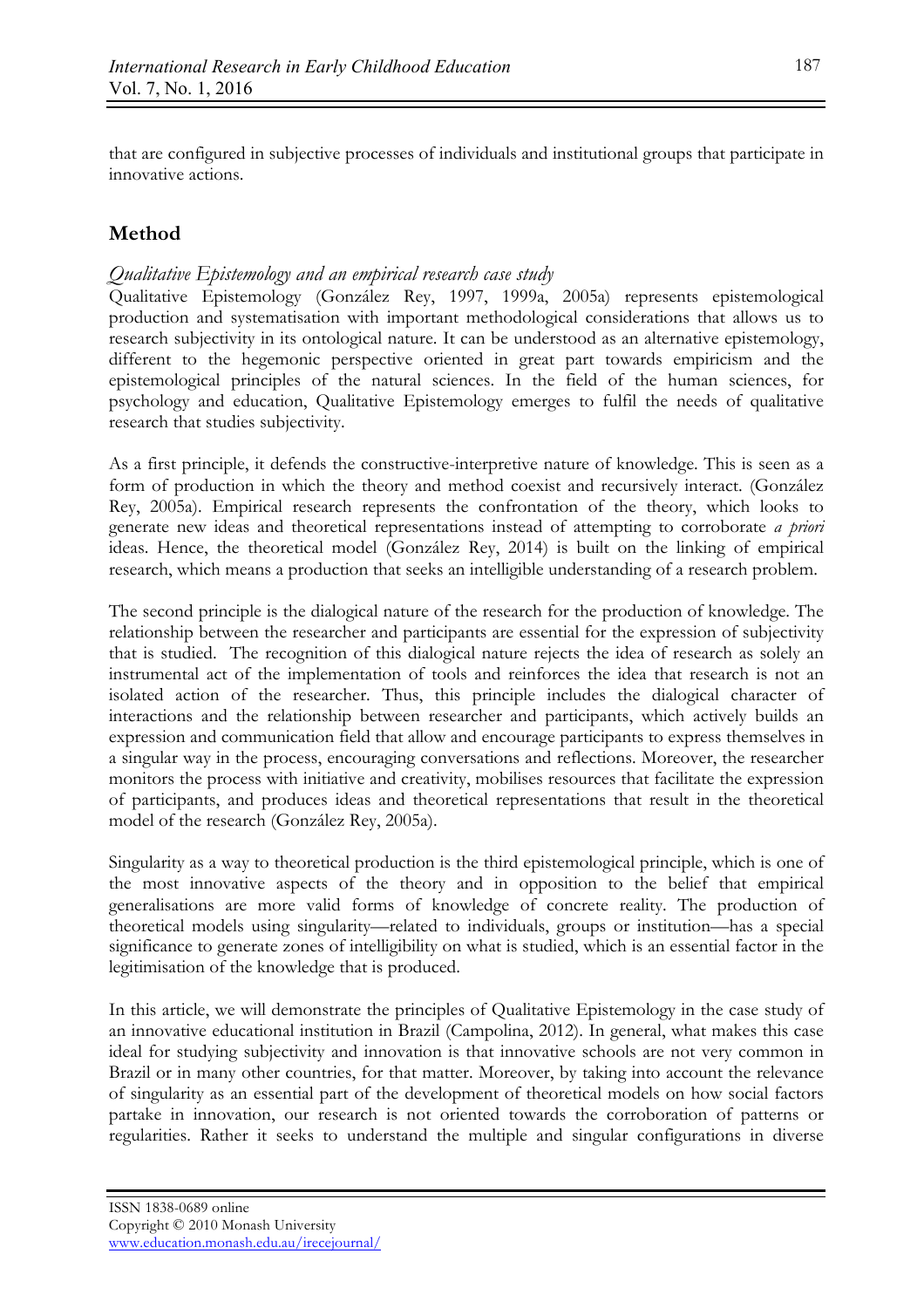interactive scenarios as a principal source for the constructive-interpretive process of developing a theoretical model for a research problem (González Rey, 2014). Thus, knowledge of the social subjectivity of the institution is of particular relevance for understanding the different processes that organise the social and individual life of people and groups that belong to it, especially in understanding the origin and existence of innovative processes in the institution.

The Brazilian school in this study was selected based on three criteria and on some preliminary information: 1) a higher Basic Education Development  $Index<sup>1</sup>$  than a majority of local schools; 2) the presence of various types of innovations in the school's Pedagogical Policies Project (PPP)<sup>2</sup>; and 3) indicators of the intention of implementing changes and the growth of the Innovation Project (lasting 11 years, from 2004-2015). This last criterion is an indicator of the Innovation Project's duration, which is related to the concept of innovation adopted in the research as a longitudinal, systematic process of change in schools.

This school is a state primary school and as such, is governed by the regulations of the Brazilian education system, which consists of nine years of basic education beginning from the years of early literacy (around age five). In 2011, there were 47 teachers and a school team comprised of the principal, 2 assistant directors, 10 assistants, and 663 students. Schoolteachers, other educational professionals, student teachers, and volunteers were linked to NGO projects.

The innovation at the school is characterised by: 1) the new pedagogical practices, for example, coteaching among teachers, dividing students in two cycles of learning, which provided a flexible system of groups for different activities like career counselling and tutoring<sup>3</sup>; 2) the creation of routes of learning, systematised by objectives based on the content of didactic books and the adoption of new ways of evaluating learning; 3) the several ways in which the school actors participate in the management of the school (student and family assemblies, school council meetings, parent conversation groups); and 4) the physical changes in school spaces to cater for new pedagogical practices such as classrooms that were integrated into one big study classroom. This set of elements that characterise innovation in the school is what we call the Innovation Project.

#### *Research tools*

According to the principles of Qualitative Epistemology, the tools refer to all situations or resources that allow others to express themselves in the context of the relations that characterise the research (González Rey, 2005a). The tools allow us to produce indicators and create hypotheses about the social subjectivity of school in the Innovation Project. The tools included both spoken and written individual and collective expressions, as well as conversational dynamics (González Rey, 2005a), daily observations in school spaces and activities (e.g., classes, school meetings, student assemblies, pedagogical council), informal chats, open and written questionnaires, the analysis school documents (e.g., posters, newsletters), and the PPP.

# *Participants*

As proposed in the Qualitative Epistemology approach, in this research there was a dialogical relationship between the researcher and participants that allowed their involvement in the tools used. Questionnaires were used with the teachers of the school  $(n = 24)$ , a subset with the students' families (*n* = 20), and with students (*n* = 21) who participated freely in the research.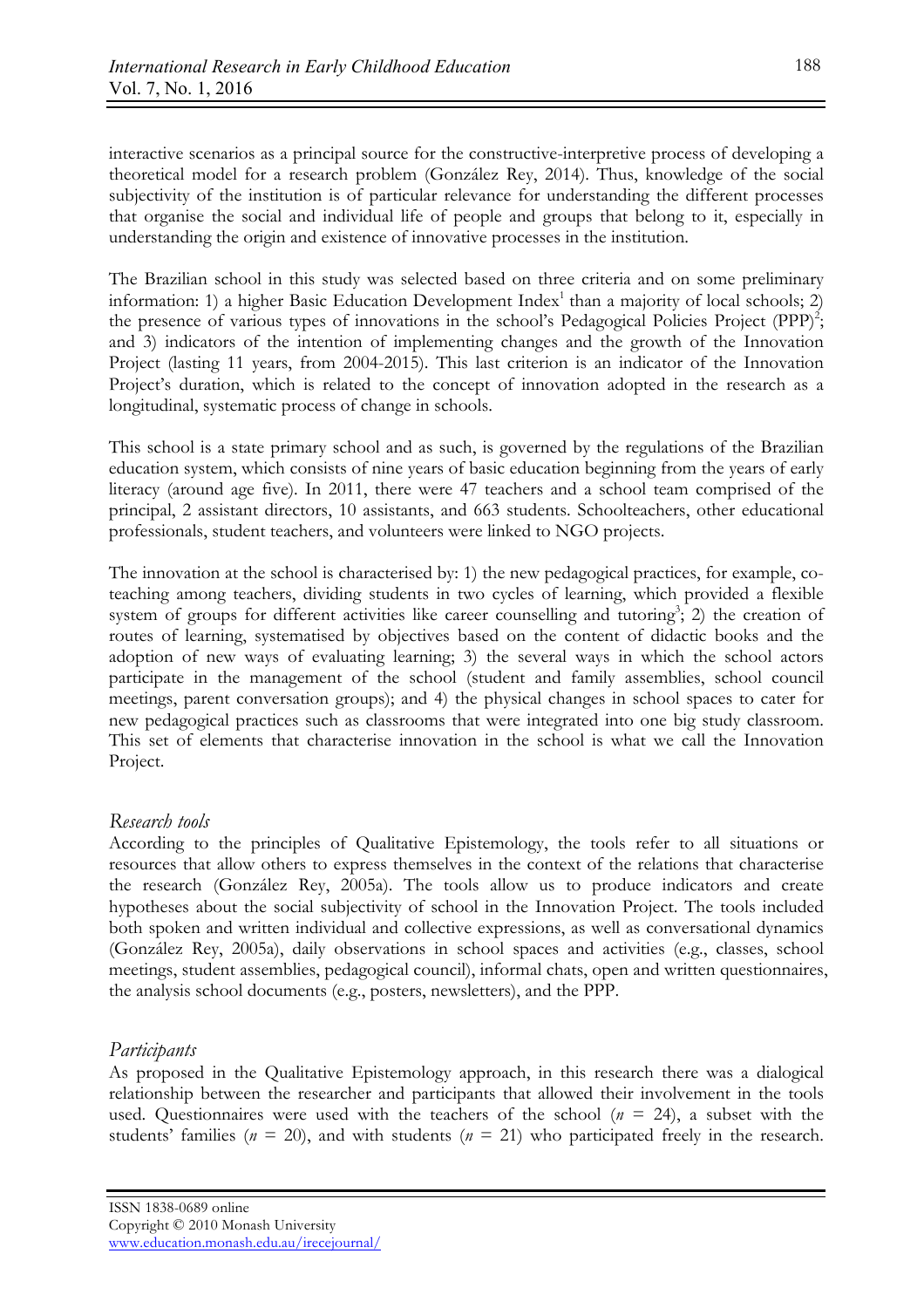189

Informal conversations were held with different school actors during the 11 months in which the researcher (the first author) was at the school. Conversational dynamics took place with the following people: the school principal, the coordinator, teachers  $(n = 4)$ , external collaborators of the Innovation Project ( $n = 3$ ), and family members ( $n = 3$ ).

Also, in the Qualitative Epistemology approach, the construction of a social scenario of research is emphasised, which is defined by the actions of the researcher with the aim of having the participants feel involved in the research. This favours the expression of subjectivity and therefore, the construction of indicators and hypotheses on the subjective processes of individuals and the social environment (González Rey, 2010).

In our research, the construction of a social scenario includes previous contact with the principal of the school, initial visits to the school, and immersion in the field. The progressive creation of an active and participative attitude was emphasised and contributed to an emotionally stimulating and communicative space, which led to the commitment of participants to the research project. Moreover, daily participation in the school during the fieldwork made it possible to get to know the school actors and their actions and experiences related to the Innovation Project.

# **Results and Discussion**

#### *The configuration of social subjectivity in an innovative educational institution*

By understanding subjectivity as a production and expression defined by practices and discourse, committed inseparably to shared emotionality (González Rey, 2005b, 2007, 2010), we can understand the social subjectivity of the innovative school. We defined the configuration of social subjectivity by constructing indicators on our interpretation of the empirical material of our study, and in this way, built on and connected the hypotheses using the constructive-interpretive process that characterises the Qualitative Epistemology approach.

The organisation of the indicators for the construction of the hypothesis on social subjectivity in the school allowed us to create the following processes: 1) representations of the groups and school actors; 2) positive beliefs that transcend the school environment; 3) diverse communicative processes that emerge and organise the social life of the school; 4) guidance for actions of the school actors; and finally, 5) personal and individual positions of the school actors in the social subjectivity scenario. All five of these topics are integrated in the theoretical model we developed in the research regarding the constitution of social subjectivity as part of the innovative project. So the understanding of the subjective configuration of the school appears in the following constructions.

#### *Representations of groups and school actors*

In the Innovation Project, there were a set of representations of the school space as one open to incorporating new features, ideas, and practices. By studying the history of the school group members, we were able to establish that, before the implementation of the innovation, teachers and school employees were resistant to, and perceived the school community as, uncomfortable. The director and coordinator, based on the vision that the school is a public service in the community, insisted on the importance of the presence of the community in the school as fundamental for the support for innovation, debating extensively on this topic with teachers and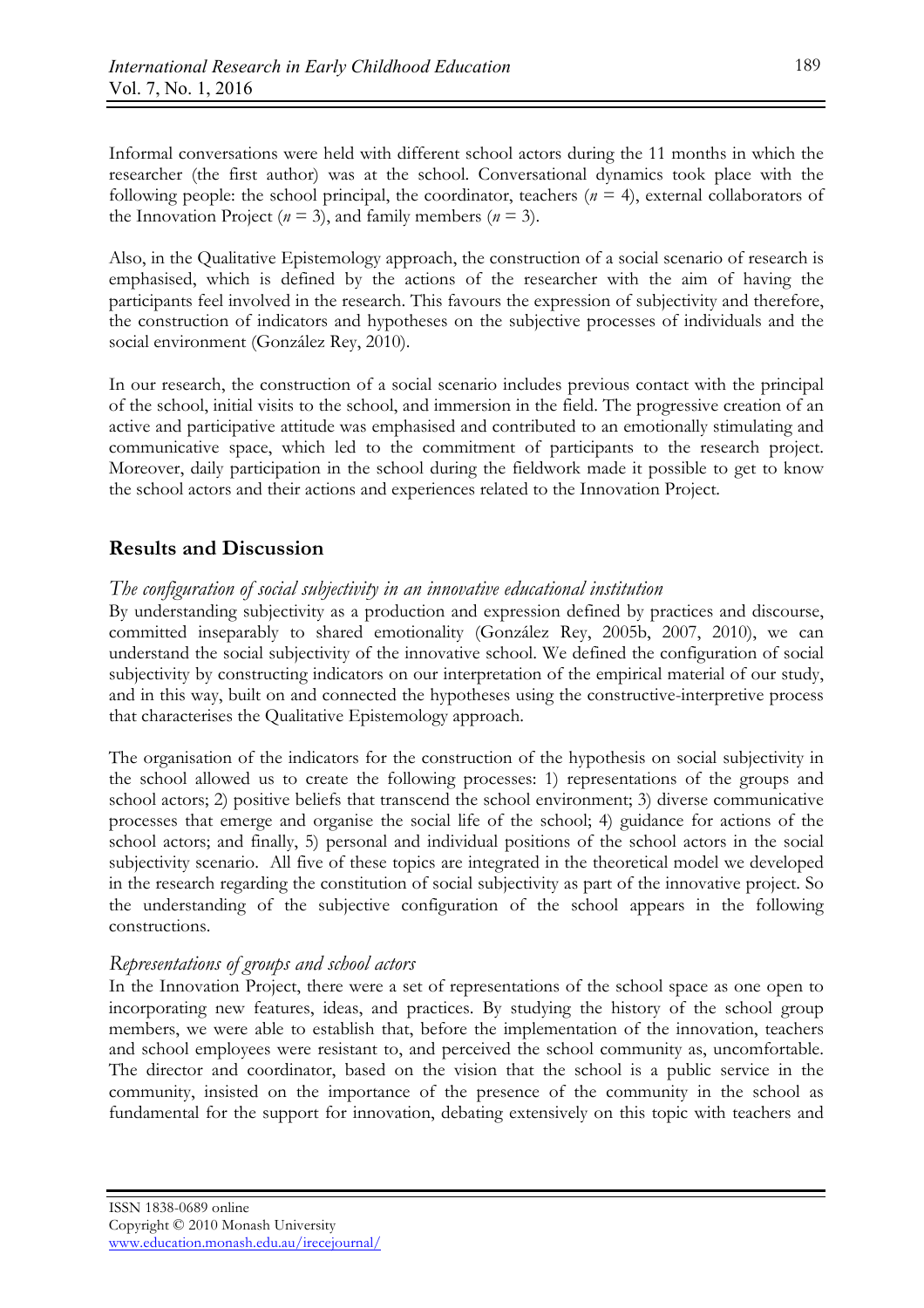school employees. With the innovations implemented by the directors of the school and with the support of parents and teachers, new spaces for participation emerged.

Considering the constructive-interpretive process as a set of information, it was possible to produce indicators for the relationship between the community and the school. The new spaces that emerged were the school's council and frequent school parent meetings. These represented a subjective field of creative and collaborative discussion and decision-making since they marked the mobilisation of the community, together with the school team, to find solutions to problems that the school was experiencing. For example, the serious problems of absenteeism of teachers and conflict among students in the school. The information extracted from the conversation dynamics with the principal draws on this experience:

When I went to the school for the meetings that were every 45 days, it was a community, in some way, that was prepared to discuss, to think… That only happened because the community listened and began to attend. It was a small percentage of the school population but they all participated. (School principal, 2011)

In the subjective configuration, this representation of the openness of the school to incorporate new features, ideas, and practices, was linked to a positive emotionality, and in many situations, was related to the recent participation of the community. In understanding that social subjectivity is configured through the function of practices, values, beliefs, and emotionality shared by groups, it is important to point out that on the several occasions that the school organised meetings with members of the community, the emotional climate perceived was one of enthusiasm and satisfaction. This emotional climate could be identified by the researcher who participated in school events, in informal moments when people behaved in a caring way towards each other, with active participation in activities and verbal expressions of good moods and happiness. After the meetings and commemorative events, the participation of people, and the events that distinguished them, were always commented on and were the topic of conversation among students and teachers and the directors. This can be noted in a few comments that help us to illustrate the emotionality we refer to, such as, "Have you seen how many parents came?" (school principal, in a joyous and an enthusiastic tone because many parents showed up), or "not many parents came today..." (school employee, in a disappointed tone). This representation seemed to be sustained by an emotional base that was meant and felt as a desire for change in the school.

The information extracted from the conversational dynamics with the principal about the beginning of the implementation of the Innovation Project and the school council points to this dimension:

There were some people who were there (the school council) but they weren't political representatives of the school. But they were people who participated, who wanted to participate. They were, in a way, the ones who helped the school without knowing it. I think I wanted to participate in this community. (School principal, 2011)

Regarding the representations of the actors and group, it was also possible to construct indicators for another dominant representation in the area of the social subjectivity of the school. This is the dynamics of the daily school life and its way of functioning. Since the new format, the experiences of people were marked by constant movement in terms of the educational activities carried out by teachers, students, and management team members. Diverse information about daily situations allowed us to create indicators and hypotheses about the representation of the school as a dynamic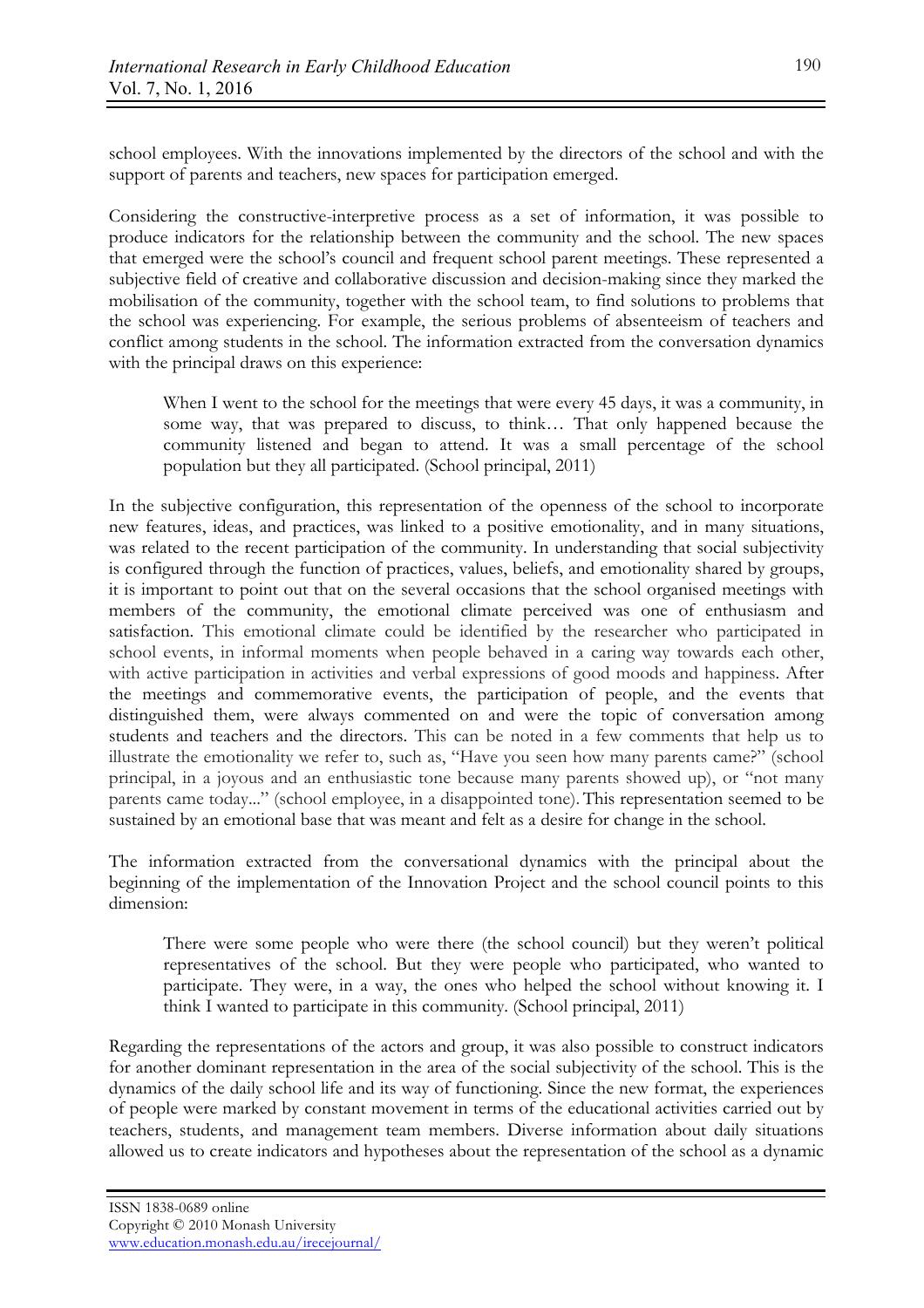space that involved the flow of activities and experiences, characterising the relationships and interactions among school actors. For instance, students and teachers interacted in a flexible way and the different group modalities introduced by the Innovation Project, for instance, the study groups and tutorials, involved a variety of situations of coexistence, communication, and activities.

The complementary projects developed by the school also contributed to these experiences, since everyone carried out many different activities in the school. Teachers' pedagogical meetings were also part of that dynamic as they discussed the work objectives of the projects. In these meetings, the emotional climate again was positive as they defined the participation and responsibilities of the teachers in complementary activities and field trips with students.

As González Rey (2005b, 2007, 2010, 2012) states, it is necessary to understand the elements of social subjectivity through interaction with concrete people who live and share the social context. The construction of the indicators and hypotheses allow us to argue that the positive representation of this dynamism produces a singular subjective scenario in the framework of the Innovation Project, which marks, with a sense that is also singular, the subjective processes of the school actors.

#### *Positive beliefs that transcend the school space*

We have also created indicators and hypotheses on social subjectivity related to the fact that members of the school community shared a positive belief about the educational work of the school, Emphasising the value of innovations that were implemented. These beliefs are related to the emotionality of the groups that are part of the initial implementation phase of innovation. We demonstrated that, by linking innovation strongly to the history of the teachers and families' participation, the dimension of feelings and the role of emotions becomes an important part of the innovation process.

We understand that this is an element that is configured subjectively, and which expands to other social areas, for example, the university and the professional community. It is worth mentioning that some teachers and university student teachers who came to work at the school wanted to work on the Innovation Project. In several school council meetings, parent assemblies, and parent conversation groups, it was possible to identify actions and discourse that allowed us to create indicators for the value of the school, for example, the commendation of some of its characteristics.

We legitimise our understanding of subjective senses constructed in the school scenario, whose emphasis is on the aspects related to emotionality and its impact on the subjects' field of action. In an illustrative episode with a group of 20 students, the students in the midst of enthusiasm and indignation because a group of students hadn't done their homework, argued strongly that everyone should value the people involved in the Innovation Project, using expressions like "people who shed their blood for this school".

As subjective senses appear in multiple forms (González Rey, 2005b, 2007, 2010), another source for the construction of indicators and hypotheses are the visual and written productions of individuals and groups. It is important to highlight the large number of photos that were shared in the monthly newspaper produced by a group of parents of the school. These photos showed, for example, school students during the breaks, voluntary work by parents, and school celebrations.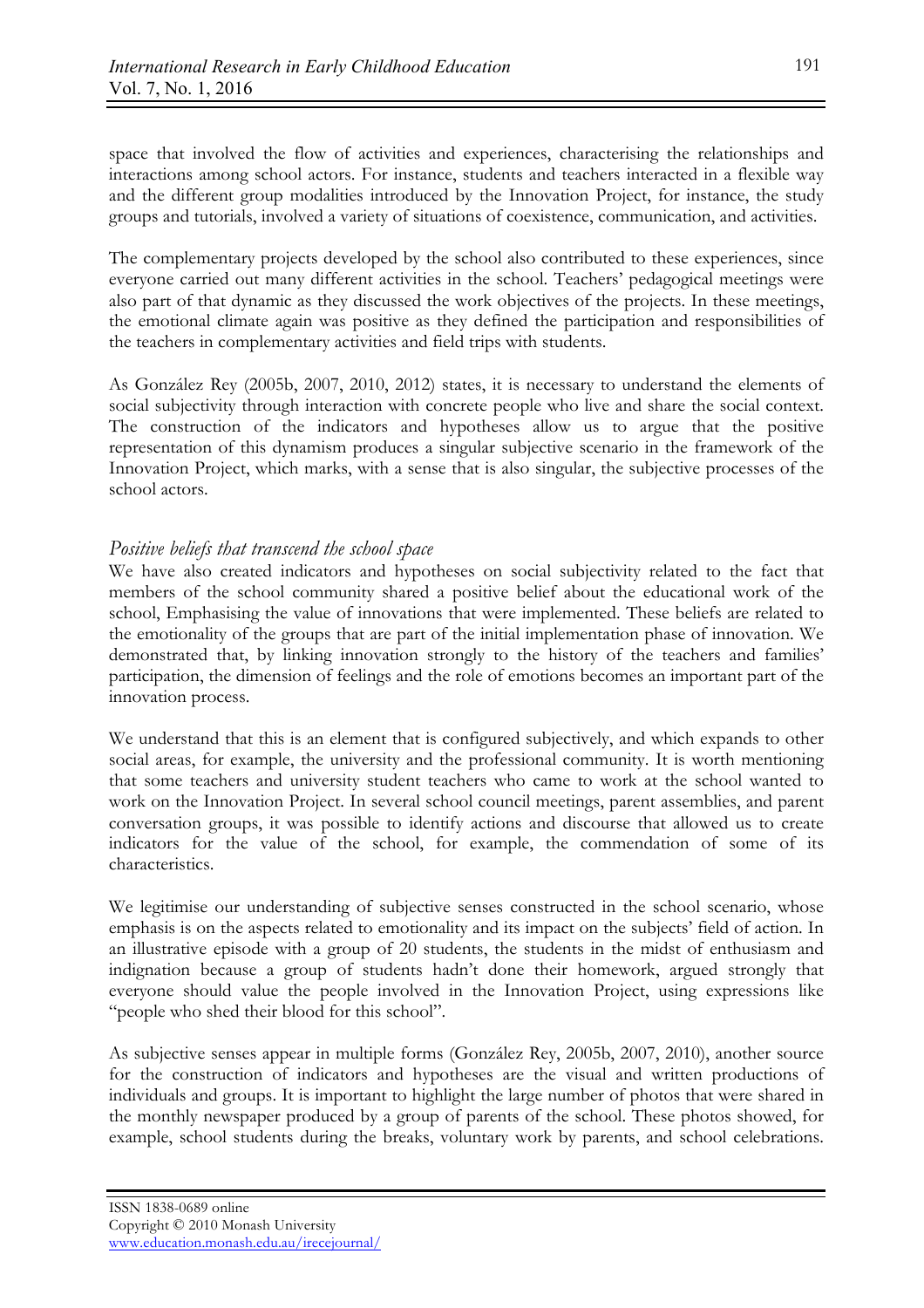These productions have helped us create important indicators for these subjective senses of social subjectivity.

It is important to note that many school actors acknowledged the Innovation Project as an experience that generated pride. It was possible to be in situations in which students commented on the innovations at the school with enthusiasm. In conversations with the researcher, a group of students asked about her presence at the school. After clarifying the objective was to study the innovations at the school, the students claimed that their school was unique and could not be replicated anywhere, a comment that was echoed by other students. For our construction of the role of emotion in the subjective configuration, there seemed to be a feeling of belonging among many of the school actors.

# *Diverse communicative processes that emerge and organise the social life of the school*

In the complex system that shapes social subjectivity, communication appears as an essential part of its configuration. Communication practices that stand out in this social scenario seem to be a symbolic-emotional field that transcend the relationship of teachers with the families of the students. They too are linked with a positive value to this practice.

On the topic of communicative expressions, we can highlight diverse communicative strategies that were used among the different groups in the institution. In team meetings (the conversation groups with teachers, students and families, and the assemblies and councils), as well as the production and distribution of the monthly newsletters, communicative practices expressed a flexible, communicative production among school actors. From a set of information used in the constructive-interpretive process, especially daily observations in school spaces and activities, it was possible to produce indicators about the communicative practices. To illustrate this, we can mention as an example the situation observed in the classrooms in which teachers spoke to each other and planned creative and dynamic student activities together. It was possible to see they were negotiating and organising activities together, helping each other when there were conflicts among students.

Another element of communicative production that led to the creation of indicators and hypotheses on social subjectivity was the positive emotional climate in the teacher's classrooms. The atmosphere was informal and often cheerful; teachers exchanged information and were in constant discussion. Our hypothesis was that an interactive space was created, in which emotion was expressed by satisfaction and commitment to school activities. Dialogue and discussion were the main communicative practices used. This was encouraged and each group demonstrated it had developed its own expressions of the different viewpoints of the school actors. To illustrate this aspect, we have used the school's monthly newsletter:

*On 22/02* we had the last of a series of meetings on the topic of violence and conflict in the school and the community. These meetings have helped families have the opportunity to exchange their ideas and feelings on the topic openly and fairly, as well as to broaden their perceptions on the reality of our community. The majority agree that more participation and interaction from parents are the most effective ways of preventing and minimising possible conflicts and violent situations (school's newsletter, 2011, p. 3).

In this way, different resources were used by the school actors as a way to communicate management resolutions, information about activities, and opinions from teachers, students, and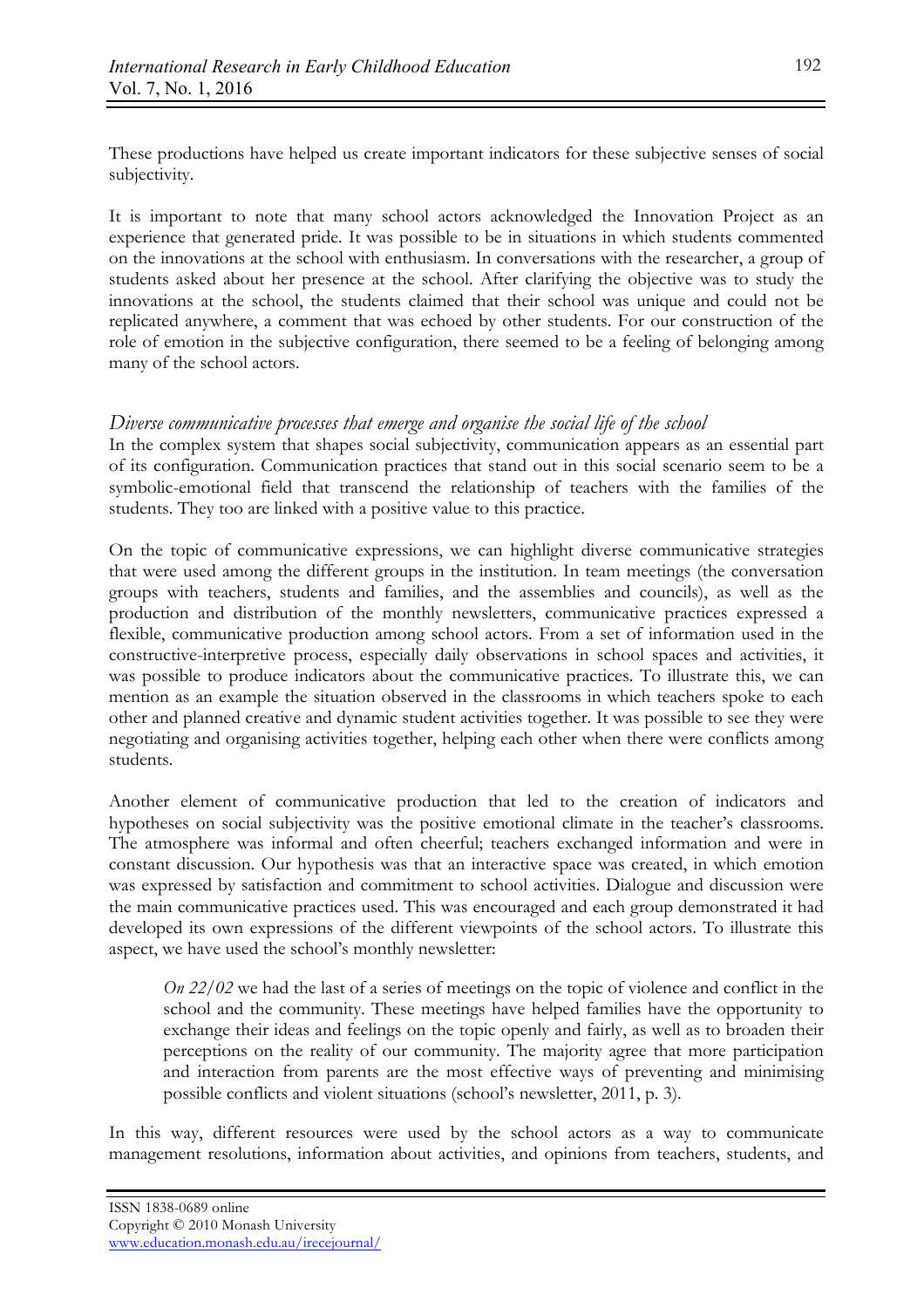parents on varied topics. We organised this piece of information from the teachers' questionnaires (written tools) as part of our constructive-interpretive process, which refers to the emotional and symbolic importance attributed to communication, qualifying it as a valuable component for the diverse school actors. This information is from one of the teachers who participated in the Innovation Project since its beginning in 2004:

The Innovation Project makes the need to share experiences and knowledge evident. It is impossible to think of learning without this change, when I think about how I used to work before joining the Project, I think about the loneliness and the habit of hiding in a class, just me and the students. Our Project is innovating because it makes our questioning and changes part or our daily routine. It is the right to have a space and a voice. (Teacher, 2011)

Finally, our hypothesis is that in the subjective dimension, communicative practices are a principal component and have an important role in the configuration of social subjectivity in the Innovation Project, as well as simultaneously creating the individual subjectivities of the actors.

#### *Guidance for action of school actors*

The willingness to cooperate with educational innovation emerges as a guide for the subjectified action in the social field and is expressed through the participation in the Innovation Project. Pedagogical practices in the curriculum, and which characterise the school, seemed to require teachers with unwavering dedication. The different school situations which deal with the participation of distinct school actors point towards this dimension, which indicates that this component encompasses diverse social spaces that make up the educational innovation that is being researched.

In the interactive dynamics, we highlight teachers' intentional actions in the search for cooperation and mutual support in carrying out and participating in diverse school activities and events. In the pedagogical meetings, emotionality stood out, combined with the willingness to participate, marked by a mixture of enthusiasm and pride, emphasising even more the sense of positivity, which is a characteristic of subjectivity in this school. From this point of view, the intentional search of new possibilities and solutions is central for the implementation of the Innovation Project. In the scientific literature, processes involved in innovation include an intellectual dimension and an emotional dimension (Farias, 2006). In that sense, for La Torre (1998), it represents a process of internalization of the principles that inspire innovations.

In our case study, the history and participation of the groups involved in the innovation process started to commit the actors to become involved in the actions of cooperation that emerged from the different initiatives from students, teachers, and families. It is important to highlight that innovation emerged from the participative actions of school actors and their conscious intention to contribute to the Innovation Project. To demonstrate these aspects, which were part of our constructive-interpretive process on the configuration of social subjectivity, we have used information about values from the school's PPP: "the objective of the project is a collective commitment with the aim of all agents becoming more involved in the cultural and personal improvement of all" (school PPP, 2005, p. 2).

We have analysed that, in the network of symbolic and emotional processes that make up the subjective senses, conscious, unconscious, and intentional aspects are all interrelated (González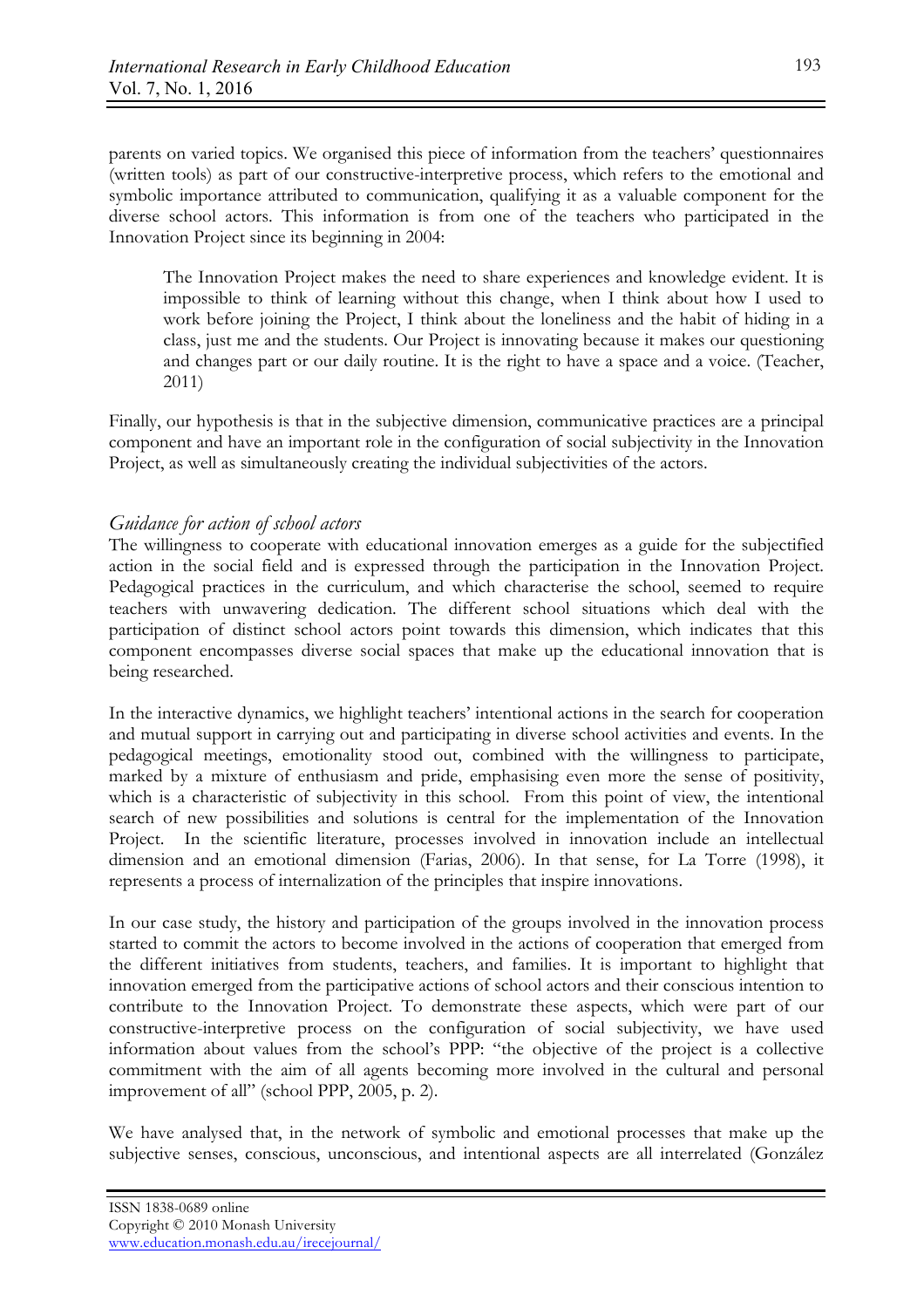Rey, 2005b, 2010). In an integral way, subjective senses that are produced have been created by the participative nature, which in turn have been created in the history of the groups, producing in this way part of the social subjectivity of the school.

Taking into account that subjective elements are not seen directly in specific behaviour, but are expressed in the way people think and feel, we decided to use information which helps us develop indicators on the subjective production that is expressed in the willingness to act and to cooperate. Situations are experienced subjectively and they produce very diverse subjective senses in the school actors. These are only some samples of the information extracted from the parent and teacher questionnaires, which contributed to our constructions of the different subjective expressions related to the element of configuration of social subjectivity of the school that we are analysing:

I think I actively participate and I am committed to the decisions adopted by the collective and management. I think it is an enriching experience. It isn't easy, every day is a new challenge, but it is worth it, both on a professional and personal level. (A teacher's answer to the questionnaire)

I am an admirer, collaborator and teammate. Due to my personal commitments, I cannot make systematic commitments, but I am committed and accompany some projects. (A student's mother's answer to the questionnaire).

Another guidance for action that configures subjectivity is the process of continuous learning, which gave sense to the daily actions of the school actors, particularly to teachers. This way of learning is characterised by the personalised construction of knowledge, as Mourão and Mitjáns Martínez (2006) point out, involving meaning-making processes and the creation of new knowledge, in which emotion plays a generative role in learning. Here is an example that illustrates one of the indicators we created about learning by the school actors. This information is by the father of an ex-student who was the president of the school council when the Innovation Project began:

When we began to apply the Project, we learned so much, when we put it into practice we realised that the changes that had to be made, in a year people had assimilated the changes, we had implemented so much, we made the necessary adjustments. (conversation with a father, 2011)

Hence, we sustain that teachers, members of management and coordination, and students, learned to act in the Innovation Project, guiding the actions to learn how the new characteristics that were implemented functioned. Moreover, we consider that learning is produced in a complex way. It involves contradictions and conflicts because the intention does not guarantee that the educator will passively accept and feel good about a new situation or pedagogical tool. It is interesting to point out that some of the teachers who have been at the school since its implementation and those who arrived later, mentioned the dynamic of the actions that combined learning about the activities and pedagogical devices, and at the same time, the emotional processes of confrontation with the practices of traditional teaching.

For the indicators created, we hypothesised that the emergence of a process of awareness was necessary, traversed by a process of creation of subjective sense that involves social and individual subjectivity.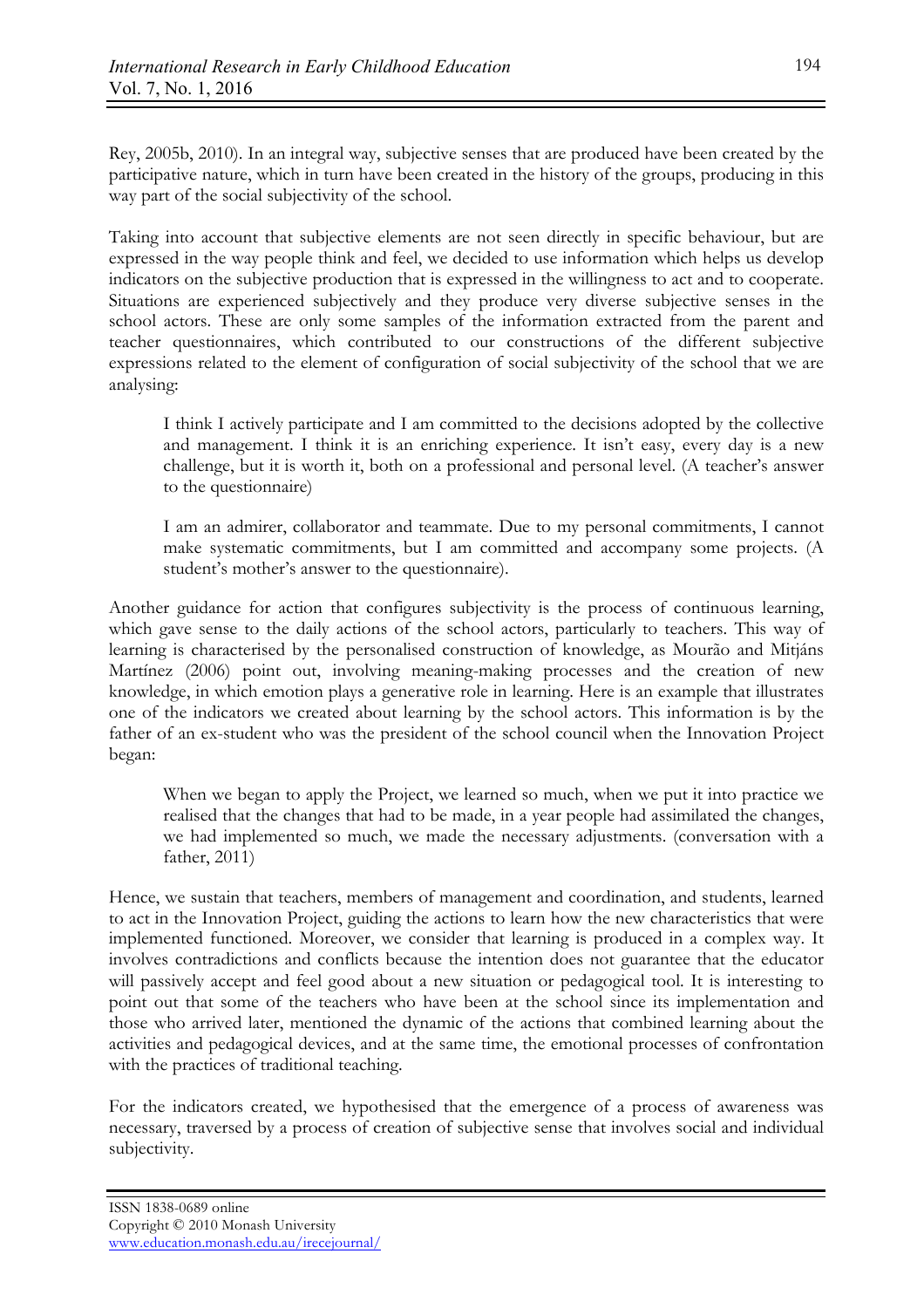# *Personal and singular positioning of school actors in the social subjectivity sphere*

In the history of the Innovation Project and its implementation, we saw the creation of alternatives that arose through the positioning of the principal and some teachers as active and reflective teachers (González Rey, 2005b). We also observed that in the interactions of teachers in collective moments, critical positions regarding pedagogical bases coexisted as they were not shared and subjectified by everyone in the same way.

Using a set of indicators, it was possible to construct a hypothesis about the subjective production that revealed teachers' contradictory feelings about innovation in the school. In the functioning of social subjectivity, we constructed a hypothesis about the presence of subjective senses that express antagonistic positions. The perception of members of management, coordination, and some teachers of the diverse positions on the Innovation Project generated doubts and questions about what motivated some teachers to continue to stay at the school without participating fully in the activities for innovation. For example, this piece of information from a school employee who participated in the implementation of the Innovation Project from the beginning helped us create an indicator expressing diverse positions on the participation in the Project and the emotionality implied in it:

The project provides opportunities for professional experience all the time, it gives us the freedom to choose and you can decide whether you take advantage of it or not, just as you can decide not to like it.

Another indicator for the construction of this subjective production that is expressed in the ambiguous feelings and perceptions of the motivations of professors was the information resulting from debates in the pedagogical council. In these spaces for the exchange of ideas on the functioning of the Innovation Project, there were discussions with some teachers, parents, directors, and collaborators, and when a teacher did not agree with some aspects of innovation they had to present alternative proposals to the school council to discuss them collectively.

Hence, we can say that, in the configuration of social subjectivity, subjective production in the concrete life of the school cannot be characterised by a hegemonic collective participation, in which all actors participated with the same degree of intensity and acceptance. That is why our construction indicates that there are different levels of participation in the Innovation Project that seem to be connected to the degree of identification with the innovation proposal.

In the literature on educational innovation (Farias, 2006; La Torre, 1998; Thurler, 2001), the group of school actors are considered essentially as a collective, which indicates the tendency to treat the condition of the collective group in a standardised way. Our research allowed us to understand how apparently contradictory subjective elements can coexist in the configuration of subjective group systems, once these reveal an intense processing, and also how the contradictory processes are expressed in the Innovation Project.

# **Final Remarks**

The objective of this article was to present a case study of innovative in a school and illustrate how social aspects, in their subjective dimension, participate in educational innovation. Here we synthesise the theoretical model of the social subjectivity of the school. The aspects we mentioned above lead us to reflect on the set of these organised processes that configure the social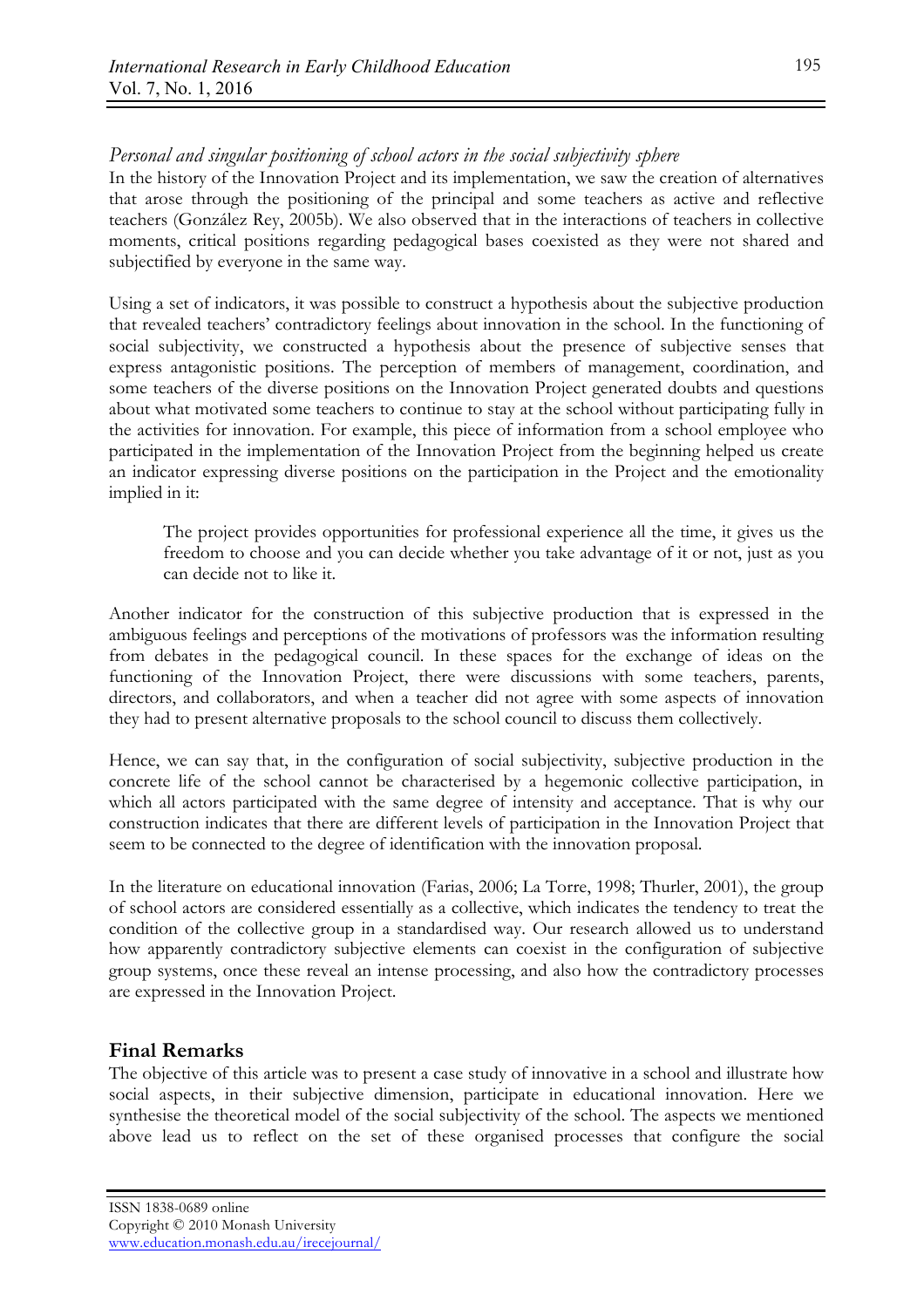subjectivity of the school in connection with the Innovation Project. This means arguing that the paths derived from the innovation involved the configuration of a singular subjective system of the social field that is expressed in terms of practices, beliefs, representations, and individual and group life experiences of the school actors.

We would like to highlight that the category of social subjectivity has helped us understand that educational innovation is configured in a unique way in the social and individual subjective dimension. It has also been possible to identify individuals in the social dimension according to their specific conditions and personal history. In this sense, we understood how some school actors, for example, the principal and some teachers, with their singularity as individuals, occupied a special place in the implementation of innovation and in the social subjectivity that has allowed the Innovation Project to continue. The interconnectedness of individual subjectivities and social subjectivity is revealed. In the words of González Rey (2012):

An important aspect of the concept of social and individual subjective configuration is that through this concept we explain the unit of symbolic diversity of human life that is organised by societies singularly cultural, in its subjective configuration of people, as well as the social scenarios in which their practices and relationship systems take place, and that represent spaces in which they shape their identities (p. 182; our translation from Portuguese).

We advance in the understanding of the interpenetration and mutual dependency of the innovative processes and the configuration of subjectivity in the school scenario that integrates the social with the individual. We believe that the study of the configuration of social subjectivity in the school gives visibility to a complex process of mutual creation and constant development of subjectivity in its condition of configuration in process. Thus, we emphasise the importance of González Rey's cultural-historical theory of subjectivity, particularly the concept of social subjectivity, which has allowed us to generate intelligibility about the complexity of educational innovation as an object of study of psychology and education.

Finally, we consider it is fundamental to highlight that the understanding of the place of social subjectivity in education leads us to question the naturalisation of the processes related to school, and it provides us with the opportunity to understand the different moments of the educational process, taking into account the processes of meaning and sense generated at other levels of the social fabric.

In this theoretical perspective, the institution of school, in terms of its created social subjectivity, no longer appears as an isolated moment. Its subjectivity is produced in confrontation with elements of the social subjectivity of the most complex social systems in which the school institution participates (González Rey, 2005b, 2005b, 2010, 2013).

# **Acknowledgements**

This research was supported in part by grants from Coordenação de Aperfeiçoamento de Pessoal de Nível Superior – CAPES/Brazil.

 <sup>1</sup> The Basic Education Development Index (*Índice de Desenvolvimento da Educação Básica* [IDEB]) is the quality indicator of education in the country, which establishes goals for the education system. The indicator is calculated on the data of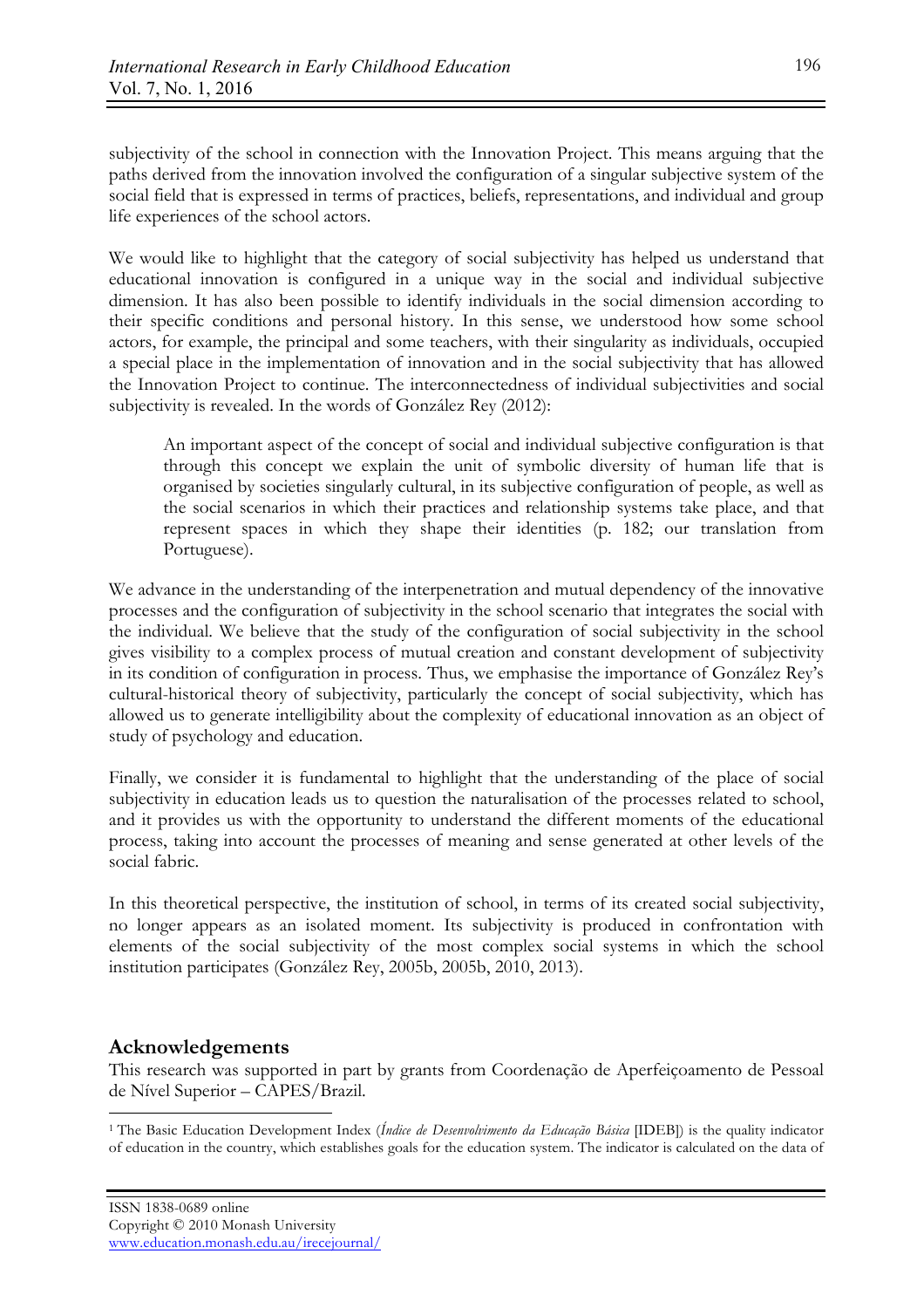<u>.</u>

the school flow, the pass rate of students in school, and the academic performance in grand scale evaluations carried out in the federal units (Instituto Nacional de Estudos e Pesquisas Educacionais Anísio Teixeira, 2012).<br><sup>2</sup> In Brazil, the PPP is a document that details the objectives, instructions and actions of the educational process

<sup>3</sup> Tutoring takes place with one teacher and a group of 20 students. The tutor's task is to supervise the period of students' development during their school years and provide individual accompaniment to each student. The groups meet on a weekly basis, on a specific day to work on activities guided by the tutor.

to be developed in the school. It includes the legal requirements of the educational system and the needs, intentions and expectations of the school community. (Universidade Federal da Bahia, 2004).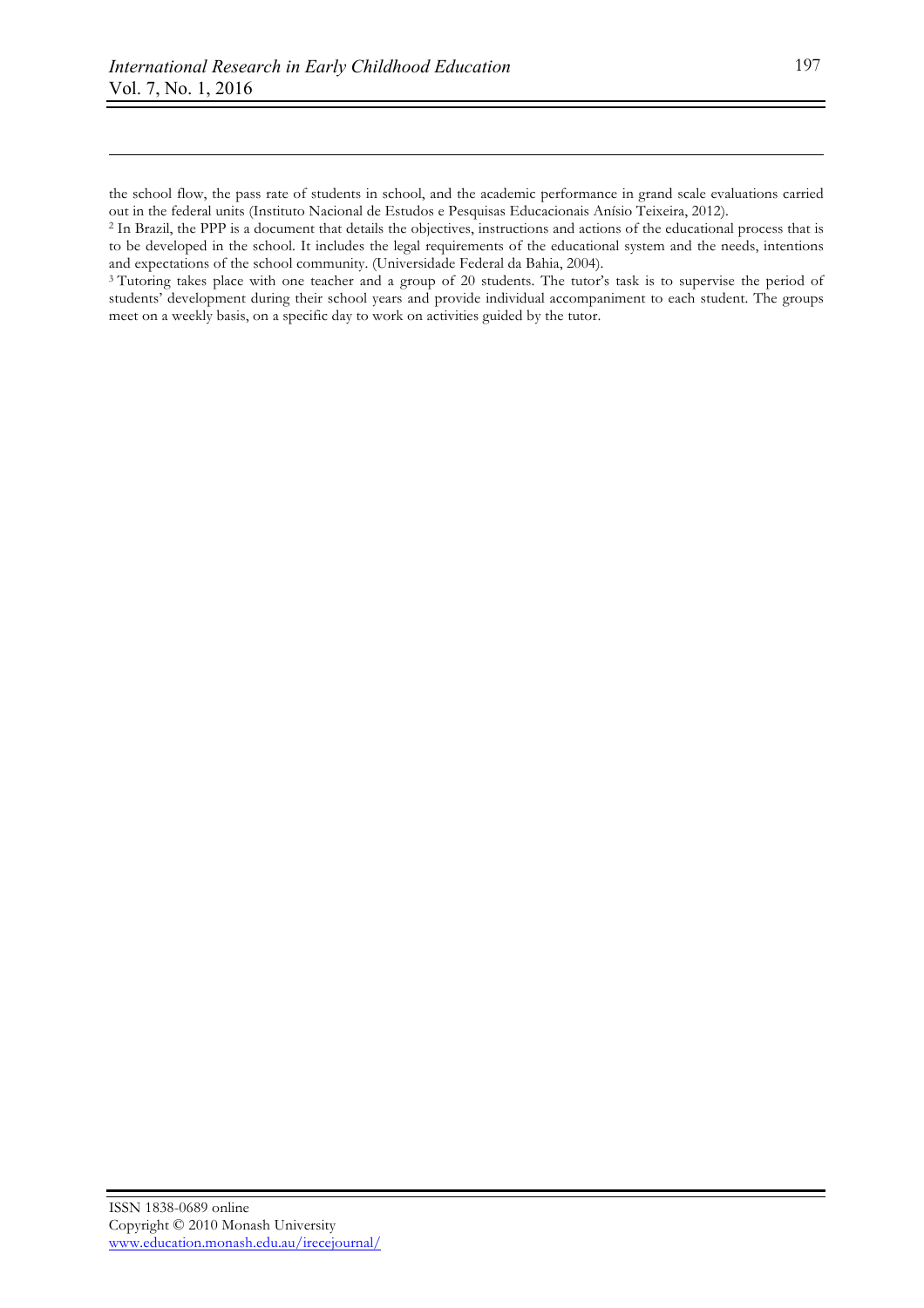# **References**

Baudelot, C., & Establet, R. (1987). *Escuela capitalista [Capitalist school]*. Mexico: Siglo Veintiuno.

Bourdieu, P., & Passeron, J. C. (2008). *A reprodução: elementos para uma teoria do sistema de ensino [Reproduction: Elements for a theory of education systems]*. Petrópolis, Brazil: Vozes.

Boto, C. (2003). A civilização escolar como projeto pedagógico e político da modernidade: Cultura em classes e por escrito [School civilization as a pedagogical and political project of modernity: Culture classes and writing]. *Cadernos CEDES, 23*(61), 372-397.

Campolina, L. de O. (2012). *Inovação educativa e subjetividade: A configuração da dimensão histórico-subjetiva implicada em um projeto inovador [Educational innovation and subjectivity: The configuration of the implied historical and subjective dimension in an innovative Project]* (Doctoral dissertation). Retrieved from repositorio.unb.br/handle/10482/10760

Campolina, L. de O., & Mitjáns Martínez, A. (2011). A escola em sua dimensão reprodutiva: Possibilidades e limites da inovação na Educação [The school in their reproductive dimension: Possibilities and limits of innovation in education]. In E. Tunes (Ed.), *Sem escola, sem documento [No school, no document]* (pp. 31-58). Rio de Janeiro, Brazil: E-papers.

Carbonell, J. S. (2002). *A aventura de inovar [The innovation adventure]*. São Paulo, Brazil: Artmed.

Farias, I. M. S. (2006). *Inovação, mudança e cultura docente [Innovation, change and teaching culture]*. Brasília, Brazil: Liber livro.

González Rey, F. L. (1997). *Epistemología cualitativa y subjetividad [Qualitative and subjective epistemology]*. São Paulo: Educ.

González Rey, F. L. (1999a). *La investigación cualitativa em psicologia: Rumbos e desafíos [Qualitative research in psychology: Directions and challenges]*. São Paulo, Brazil: Educ.

González Rey, F. L. (1999b). Personality, subject and human Development: The subjective character of human activity. In S. Chaiklin, M. Hedegaard, & U. J. Jensen. (Eds.), *Activity, theory and social practice: Cultural-historical approaches* (pp. 253-275). Denmark: Aarhus University Press.

González Rey, F. L. (2004). *O social na psicologia e a psicologia social. A emergência do sujeito [The social psychology and psychological social: The emergence of the subject]*. Petrópolis, Brazil: Vozes.

González Rey, F. L. (2005a). *Pesquisa qualitativa e subjetividade: Os processos de construção da informação [Qualitative research and subjectivity: The process of information construction]*. São Paulo, Brazil: Thomson.

González Rey, F. L. (2005b). *Sujeito e subjetividade: uma aproximação histórico-cultural [Subject and subjectivity: A historical-cultural approach]*. São Paulo, Brazil: Pioneira Thomson Learning.

González Rey, F. L. (2007). Social and individual subjectivity from an historical cultural standpoint. *Critical Social Studies, 2*, 3-14.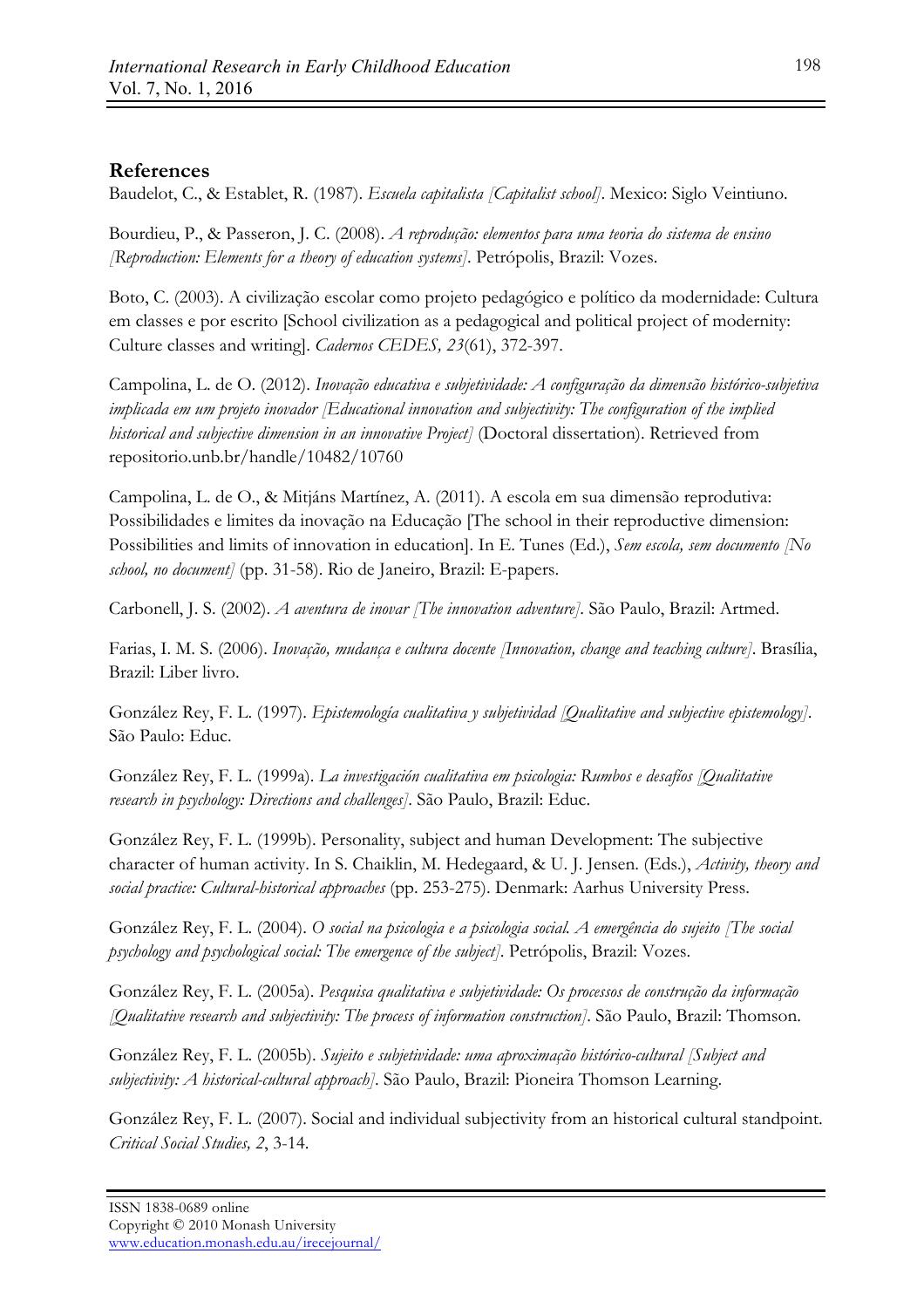González Rey, F. L. (2008). Subjetividad social, sujeto y representaciones sociales [Social subjectivity, subject and social representation]. *Diversitas, 4*, 17-35.

González Rey, F. L. (2010). As configurações subjetivas do câncer: um estudo de caso numa perspectiva construtivo-interpretativa [Subjective settings of cancer: A case study in a constructiveinterpretative perspective]. *Psicologia Ciência e Profissão, 30*, 328-345.

González Rey, F. L. (2011). Lenguaje sentido y subjetividad: más allá del lenguaje y la conducta [Language sense and subjectivity beyond language and behaviour]. *Estudios de Psicología,* 32, 345- 357.

González Rey, F. L. (2012). O social como produção subjetiva: Superando a dicotomia indivíduosociedade numa perspectiva cultural-histórica [The social and subjective production: Overcoming the individual-society dichotomy in a cultural-historical perspective]. *Estudos Contemporâneos da Subjetividade, 2,* 167-185.

González Rey, F. L. (2013). Subjetividad, cultura e investigación cualitativa en psicología: La ciencia como producción culturalmente situada [Subjectivity, culture and qualitative research in psychology: Science as culturally situated production]. *Revista Liminales, Chile, 1*(4), 13-36.

González Rey, F. (2014). Ideias e modelos teóricos na pesquisa construtivo-interpretativa [Ideas and theoretical models in constructive-interpretative research]. In A. Mitjáns, M. Neubern, & V. Mori (Eds.), *Subjetividade contemporânea: Discussões epistemológicas e metodológicas [Contemporary subjectivity: Epistemological and methodological discussions]* (pp. 13-34). Campinas: Alínea.

González Rey, F. (2015). A new path for the discussion of Social Representations: Advancing the topic of subjectivity from a cultural-historical standpoint. *Theory & Psychology*, *10*, 1-19.

Illich, I. (1973). *Sociedade sem escolas [Society without schools]*. Petrópolis, Brazil: Vozes.

Instituto Nacional de Estudos e Pesquisas Educacionais Anísio Teixeira [INEP] (2012). *IDEB 2013 indica melhora no ensino fundamental [IDEB 2013 indicates improvement in primary education*]. Retrieved from http://portal.inep.gov.br/web/portal-ideb

La Torre, S. (1998). *Como innovar en los centros educativos: estudios de caso [Innovations in schools: Case studies]*. Madrid, Spain: Escuela Española, S.A.

Lima, L. C. (2003). *A escola como organização educativa: Uma abordagem sociológica [The school as an educational organization: A sociological approach]*. São Paulo, Brazil: Cortez.

Mitjáns Martínez, A. (1999). La escuela como organización: sus possibilidades creativas y innovadoras [The school as an organization: Its creative possibilities and innovations]. *Revista Linhas Críticas, 1*(8), 45-56.

Mitjáns Martínez, A. (2002). A criatividade na escola: Três direções de trabalho [Creativity in school: Three directions]. *Revista Linhas Críticas*, *8*(15), 189-205.